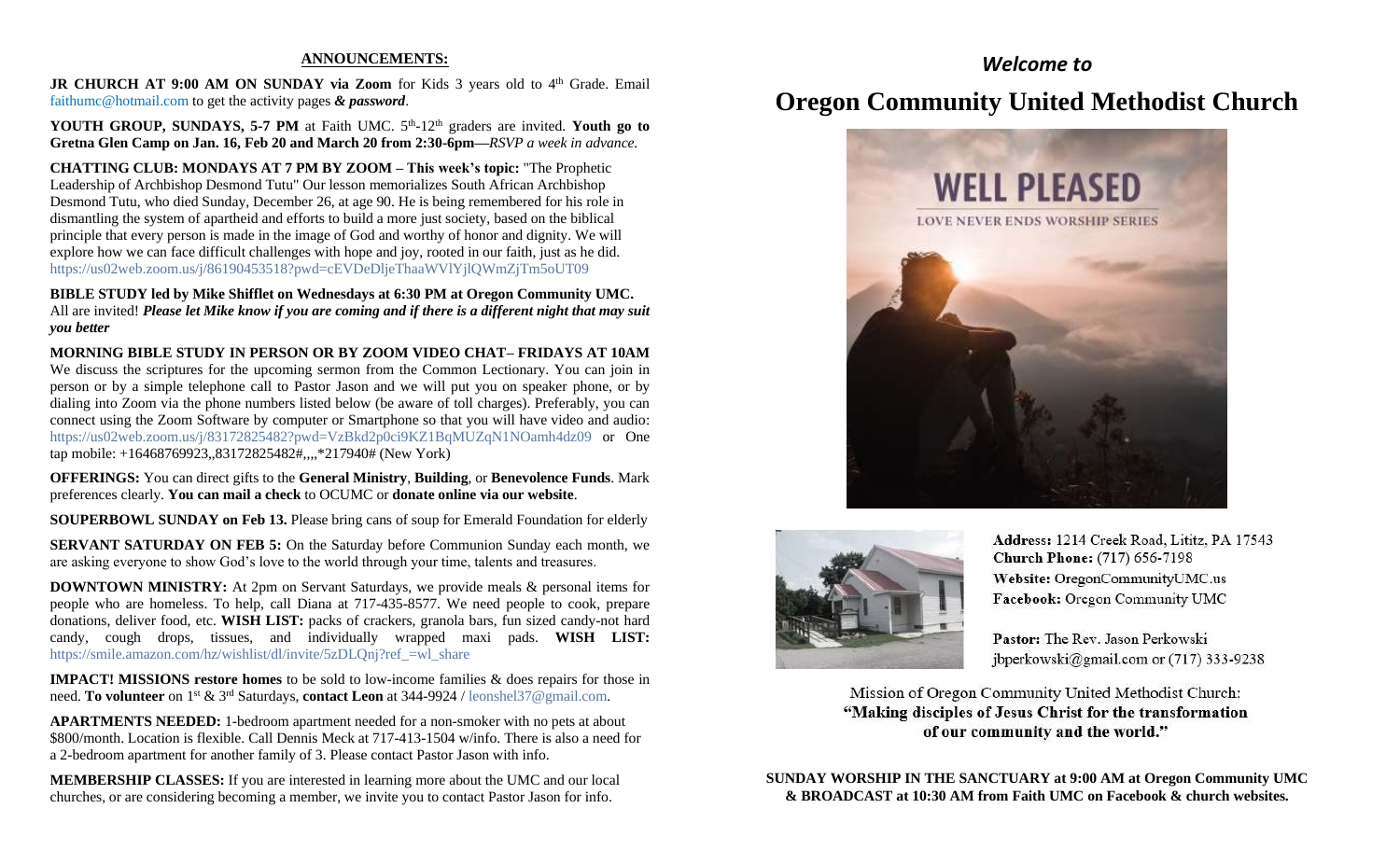# *Oregon Community United Methodist Church*

## **January 9, 2022 at 9:00AM – 3 rd Sunday after Christmas – Baptism of the Lord**

**ELCOME:** We gather together to worship God: The Father, The Son, & the Holy Spirit. We celebrate that The Holy Spirit came upon Jesus at his Baptism anointing him and reminding us that he is the only begotten Son of the Father who came into the world to save us. You are welcome in this space to celebrate this miracle no matter who you are; from where you have come; what experiences, struggles or gifts you bring; or the questions, doubts  $\&$  beliefs you carry. We are so glad you are here! *W*

## **OUR OFFERINGS OF PRAYERS, PRESENCE, GIFTS, SERVICE & WITNESS**

*There are offering plates by the doors to the sanctuary. You may also give via church website or mail.*

| <b>GREETINGS &amp; ANNOUNCEMENTS</b> | <b>Pastor Jason</b> |
|--------------------------------------|---------------------|
| A TIME FOR CENTERING & PRAYER        |                     |

**\*CALL TO WORSHIP Pastor Jason & God's People**

 The Father's voice bears witness to the Son. **God has shown himself to us.** The Son bows his head beneath the waters of the Jordan. **God has shown himself to us.** Christ submits to John's baptism and frees us from slavery. **God has shown himself to us.** God's love is seen to the end of the world. **God has shown himself to us.**

> Posted on the Lutheran Church of Australia's Sunday by Sunday website. Reposted: [https://re-worship.blogspot.com/2011/12/responsive-litany-baptism-of-jesus.html](about:blank)

| *HYMN                                                              | Spirit of the Living God                                                        | <b>UMH</b> #393 (Repeat $2x$ ) |
|--------------------------------------------------------------------|---------------------------------------------------------------------------------|--------------------------------|
| <b>SCRIPTURE LESSON</b>                                            | Luke 2:41-51<br>This is the Word of the Lord $-$ Thanks be to God!              | Dot Lange                      |
| *HYMN                                                              | <i>I Was There to Hear Your Borning Cry</i>                                     | <b>TFWS #2051</b>              |
| <b>SCRIPTURE LESSON</b>                                            | Luke 3:15-22<br>This is the Word of the Lord $-$ Thanks be to God!              | Dot Lange                      |
| *HYMN                                                              | <b>The Church's One Foundation</b>                                              | UMH #545 v. 1, 2, 4 & 5        |
| THE PRAYERS OF GOD'S PEOPLE & THE LORD'S PRAYER<br><b>UMH #895</b> |                                                                                 |                                |
| <b>SCRIPTURE LESSON</b>                                            | <b>Isaiah 43:1-7</b><br>This is the Word of the Lord — <b>Thanks be to God!</b> | Dot Lange                      |

| *HYMN                                  | <b>Down to the River to Pray</b>                                        | W&S #3164 v. 1, 2, 5 |
|----------------------------------------|-------------------------------------------------------------------------|----------------------|
| <b>SCRIPTURE LESSON</b>                | Acts 8:14-17<br>This is the Word of the Lord — <b>Thanks be to God!</b> | Dot Lange            |
| <b>SERMON</b>                          | <b>Well Pleased</b>                                                     | <b>Pastor Jason</b>  |
| *HYMN                                  | <b>Breathe on Me, Breath of God</b>                                     | <b>UMH #420</b>      |
| <b>BENEDICTION &amp; SENDING FORTH</b> |                                                                         |                      |

*\* You are invited to stand*

**Pianist:** Jody Wiker **Bulletin:** Dot Lange **Pastor:** The Rev. Jason Perkowski **Ministers:** The People of God

### **ALTAR FLOWERS: Placed by Jolene and Tina in honor of their Mom, Joetta's birthday**

**LITURGISTS: Jan. 2** Christie Jolly; **9** Dot Lange; **12** Mike Shifflet; **19** Ralph Stone; **26** Pastor

### **JANUARY BIRTHDAYS: 9 th Joetta Henry; 24th Shirley Gehr**

**COVID PROTOCOLS:** The 7-day daily average in Lancaster County of COVID is **957 new cases and 3 new deaths.** Only **55%** of our county **is vaccinated. So, please distance and wear a mask** inside the building & throughout the Worship Service (esp. as you enter, exit & sing). We are *NOT* currently turning anyone away for not wearing a mask, but **ask you to consider the needs of those who are at high risk.**

**PRAYER REQUESTS:** Dot's oldest son Jerry, diagnosed with Myeloma; Roseanne – healing from cancer; Sherry Lynn (Dean's sister); Kathy St. Clair—aneurysm (friend of Bernie); Sandy Baird's father; Lydia Erk's pregnancy; Maria, Angela & Becky Rodriguez; Izabel, Oaklee, Carson, Matthew & their parents; those with cancer; Mike Shifflet's mom; Shifflet's neighbors; Bob Jolly's mother; Jackie Black; Josh Zimmerman; Erek Perkowski and his son, Shaughn; Fred Hess; Campus Ministries; Bishop John Schol & UMC Staff; Katie & Dustin Oakes. **PRAISES:** God's presence through illness and struggle; healings.

**PRAYERS FOR THE WORLD:** Veterans and Service members; the UMC and theological differences; leaders; police and medical personnel; patients; victims of violence and racism; peace, wisdom and reconciliation; abused persons & abusers; all affected by disasters; refugees & immigrants; the hungry and homeless; prisoners; students, teachers and administration; those struggling with addictions and/or mental illness; seniors; the hospitalized; caregivers; those grieving the loss of loved ones; bishops, pastors and laity; our ministries; our community; & all affected by COVID-19 and other diseases.